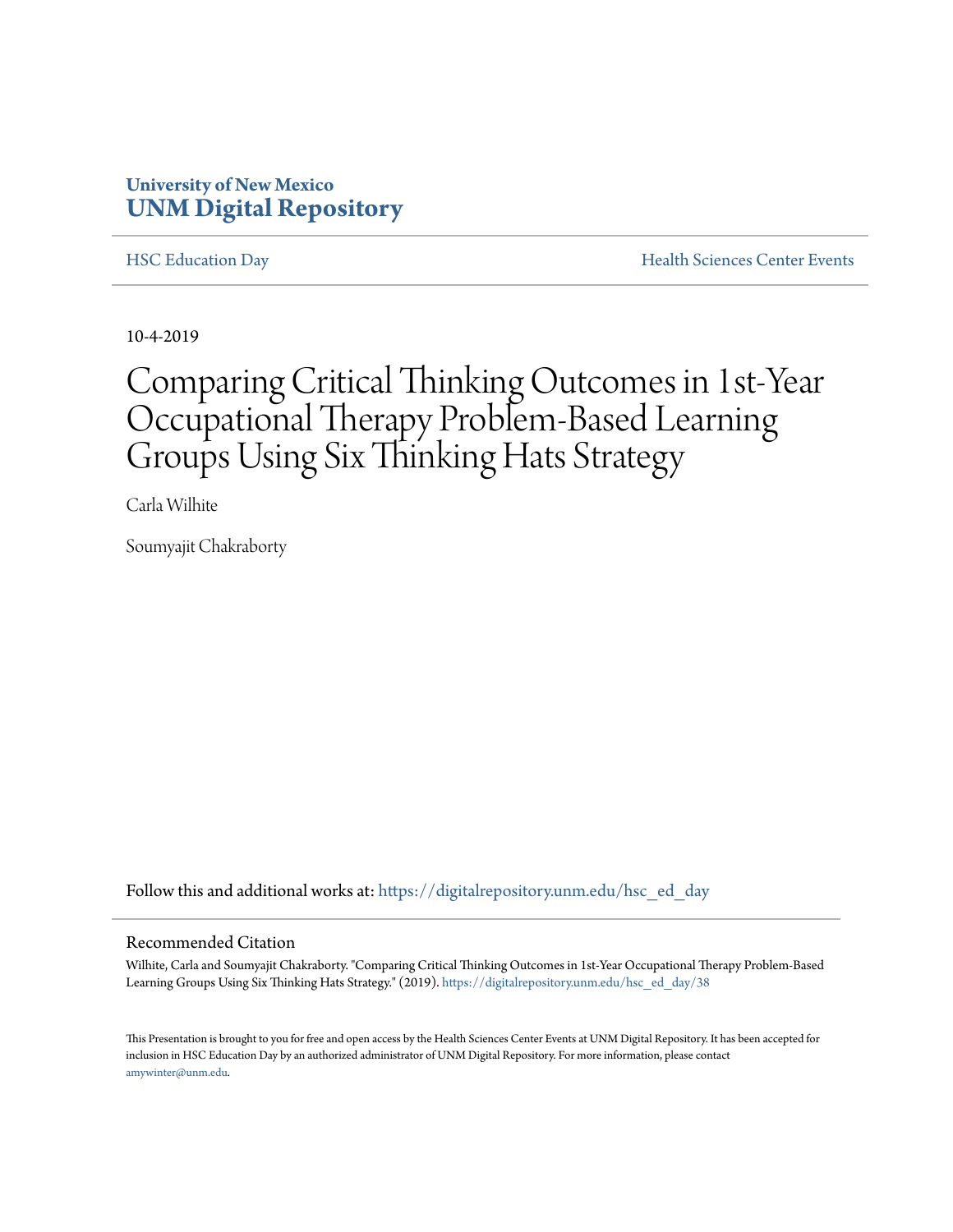

# Comparing Critical Thinking Outcomes in First Year Occupational Therapy Problem-Based Learning Groups Using Six Thinking Hats Strategy

C.S. WILHITE, OTD, OTR/L SOUMYAJIT CHAKRABORTY, PHD(C) ECONOMICS

IRB Approved 18-566 Sponsor: Scholarship in Education Allocations Committee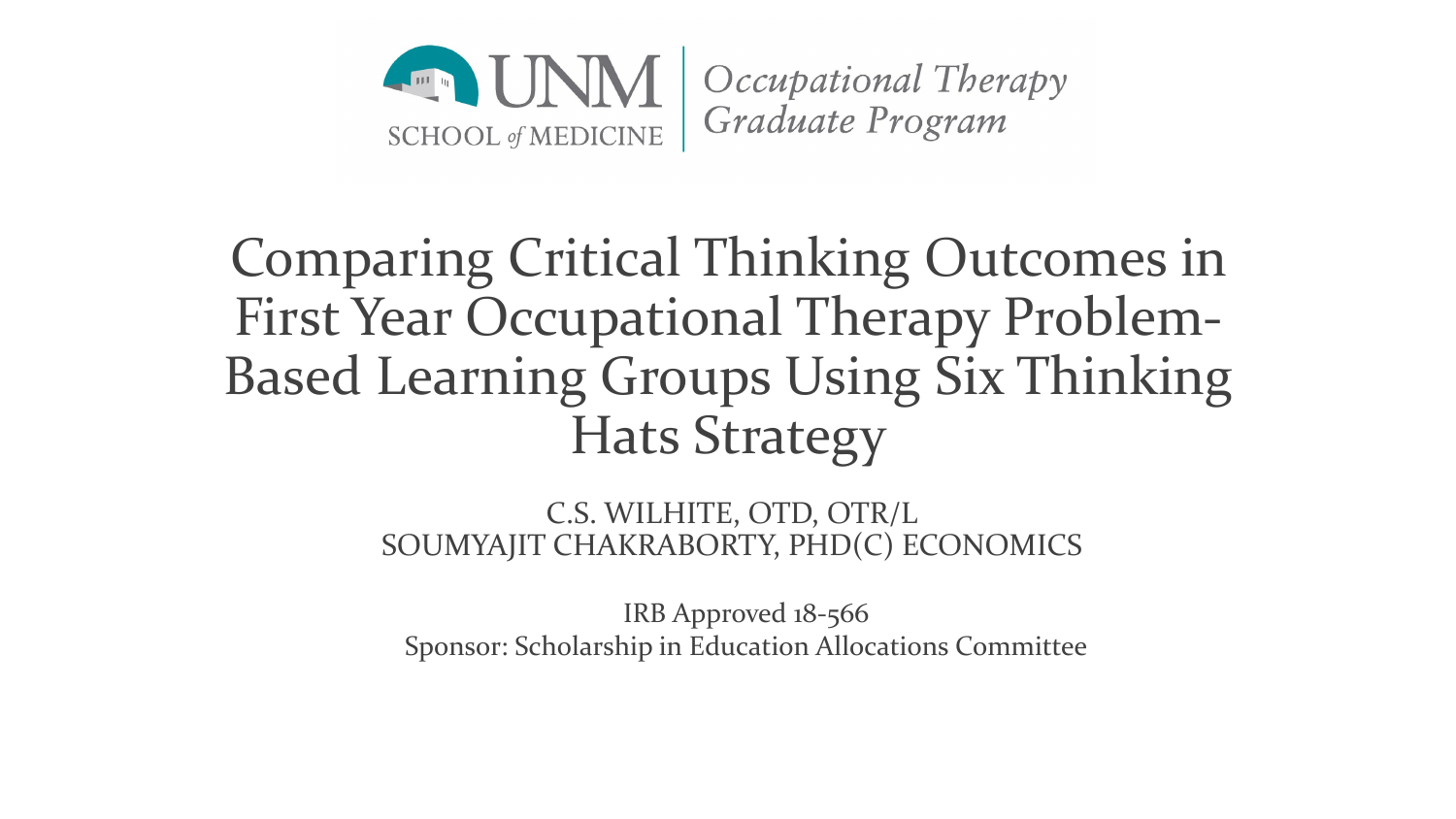## **Objectives**

- Learners will define critical thinking skills of health sciences students
- Learners will discuss problem-based learning (PBL) as a method for development of critical thinking skills of health sciences students
- Learners will become familiar with an intervention to enhance development of critical thinking in conjunction with PBL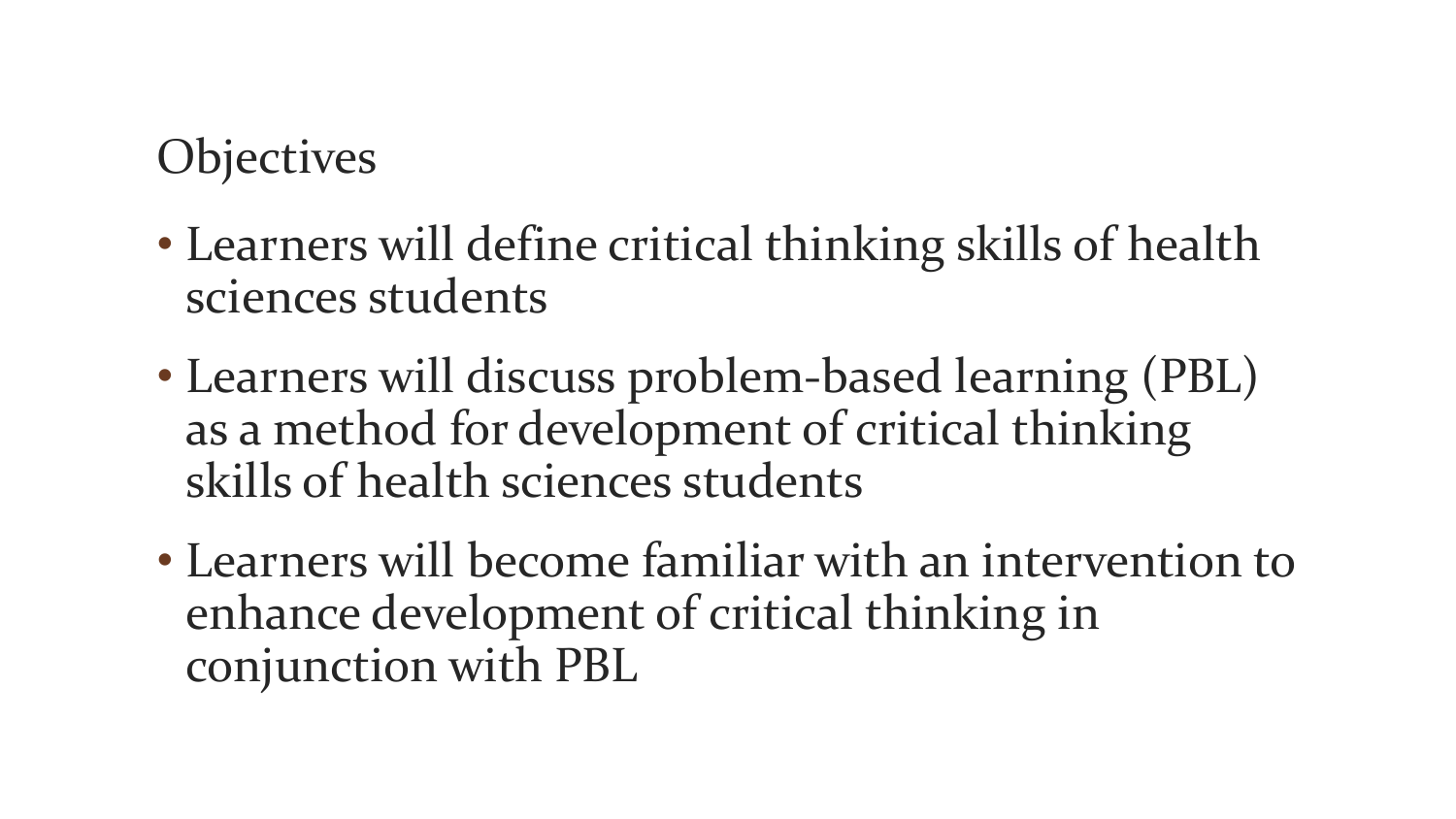## A **single** definition of critical thinking is NOT universally accepted, but there are common features (Larsson, 2017; Macpherson, 2003):



Ę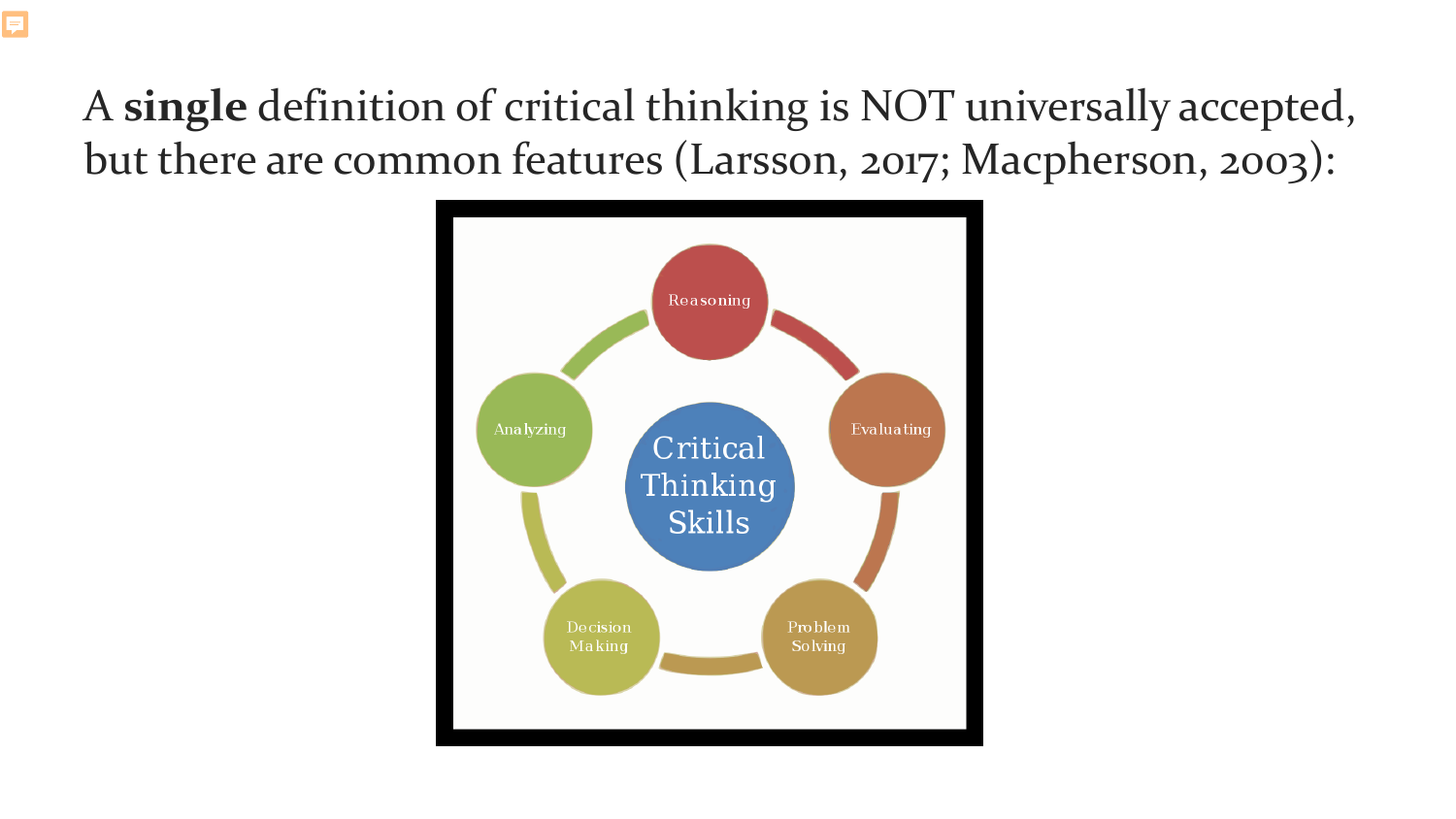## The situation: Younger graduate students are internet natives, but not necessarily adept at critically appraising information (Holiday & Li, 2004).



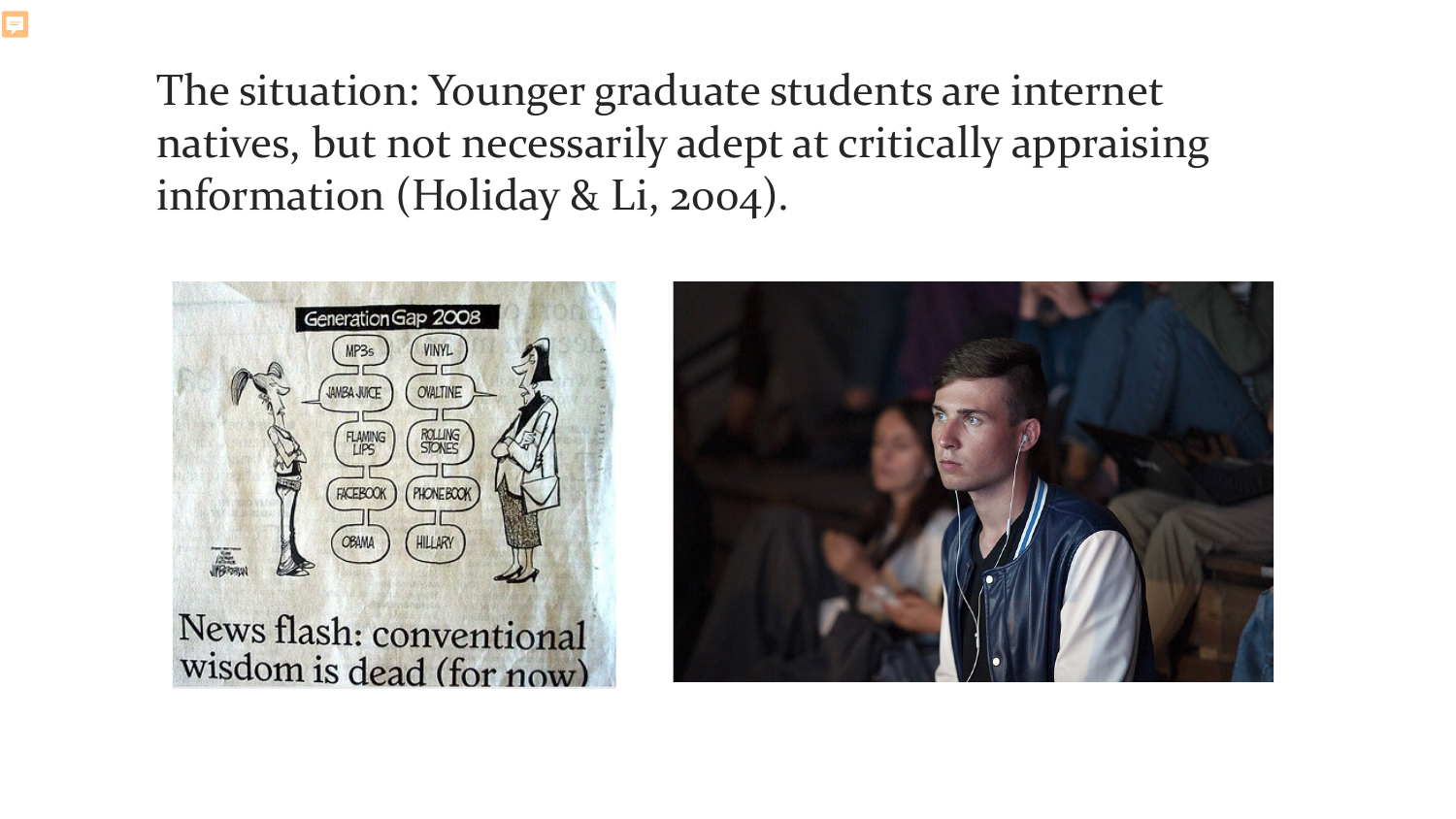# UNM-OTGP has been using PBL for over 20 years to encourage development of critical thinking skills.



But, how do we know PBL really increases development of critical thinking, particularly our youngest learners???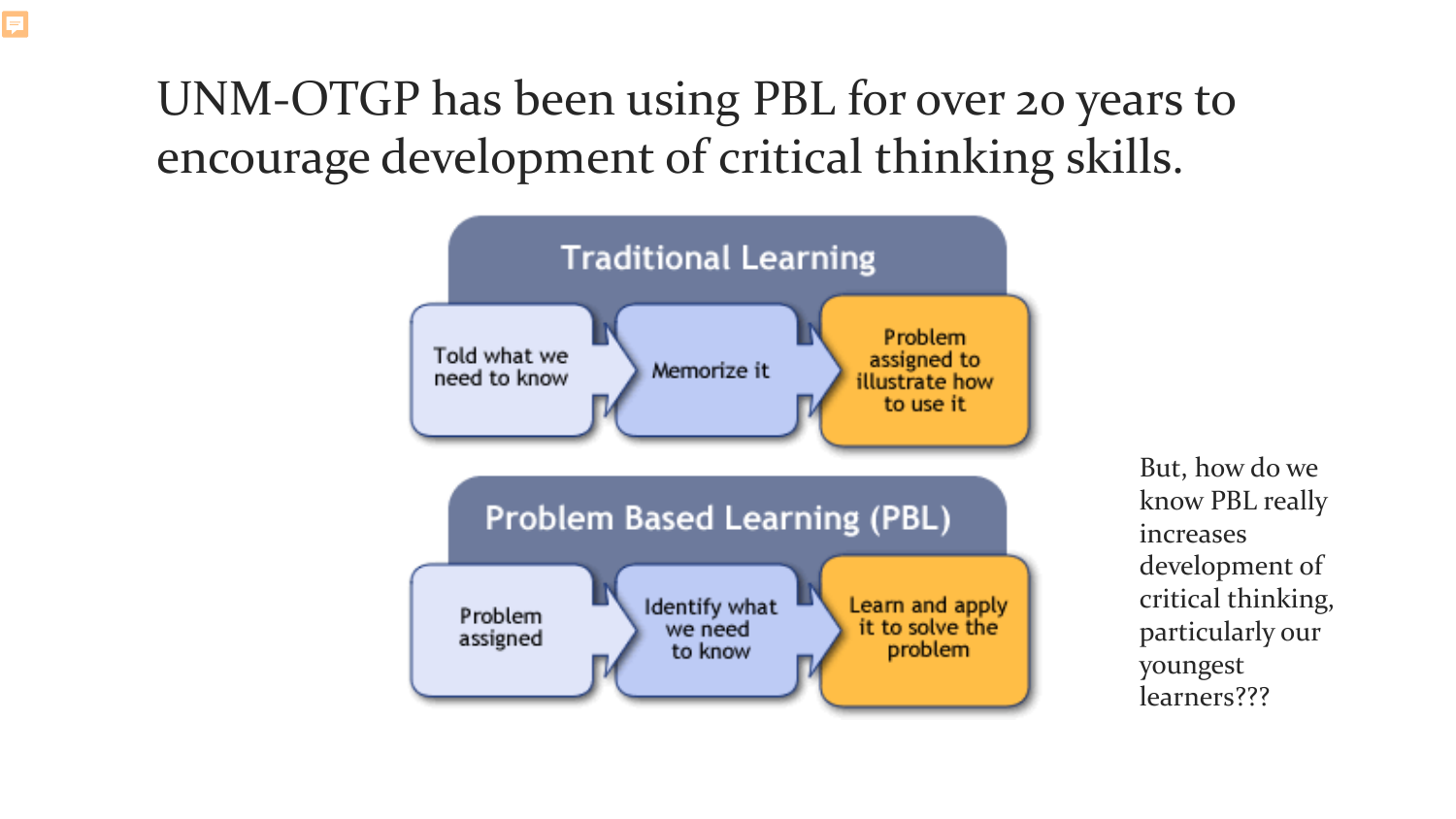The purpose of the study is to determine if explicitly teaching critical thinking skills during PBL can lead to measurable change using a health-sciences reasoning test.

Does teaching students the Six Thinking Hats model =increased critical thinking outcomes?

**F** 

2018 cohort: tentative results: no significant difference between experimental group and control; will repeat measure

Students in experimental groups, students in control groups take pre-HSRT (one cohort 2018, one cohort 2019)

Exp. Groups spend 2 semesters with trained PBL facilitators modeling Six Thinking Hats

Data is prepared for analysis, checking for difference, significance

Students in experimental groups, students in control groups take post-**HSRT**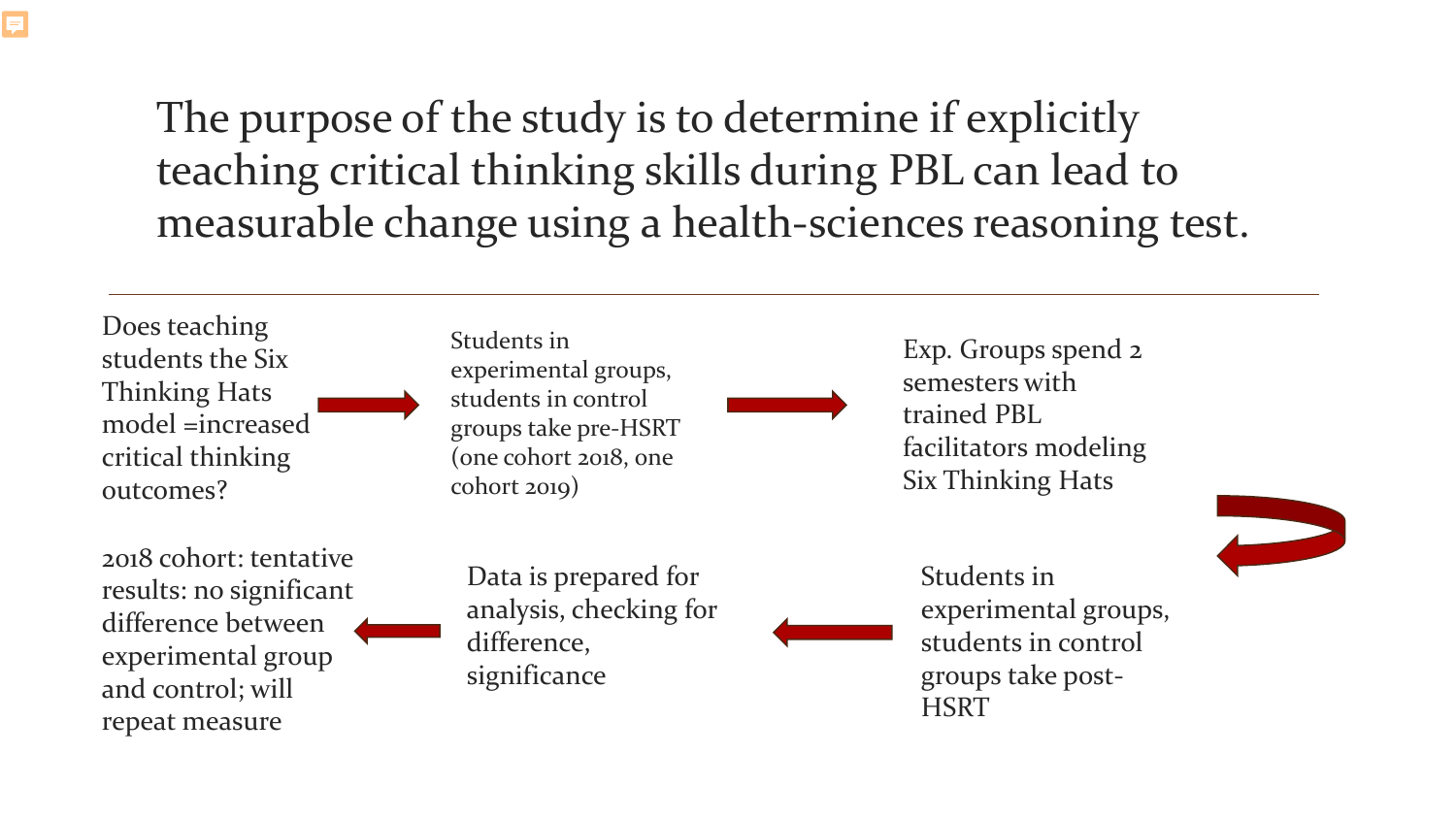# The Health Sciences Reasoning Test was used as the instrument to measure change.

- **(HSRT)** measures high-stakes reasoning and decision-making processes.
- Scores on this instrument have been found to predict successful professional licensure and high clinical performance ratings.
- The HSRT is designed as a multiple choice format test and can be administered in a 50 minute setting.
- Information is presented in text-based and diagrammatic formats; questions invite test takers to draw inferences, to make interpretations, to analyze information, to draw warranted inferences, to identify claims and reasons, and to evaluate the quality of arguments.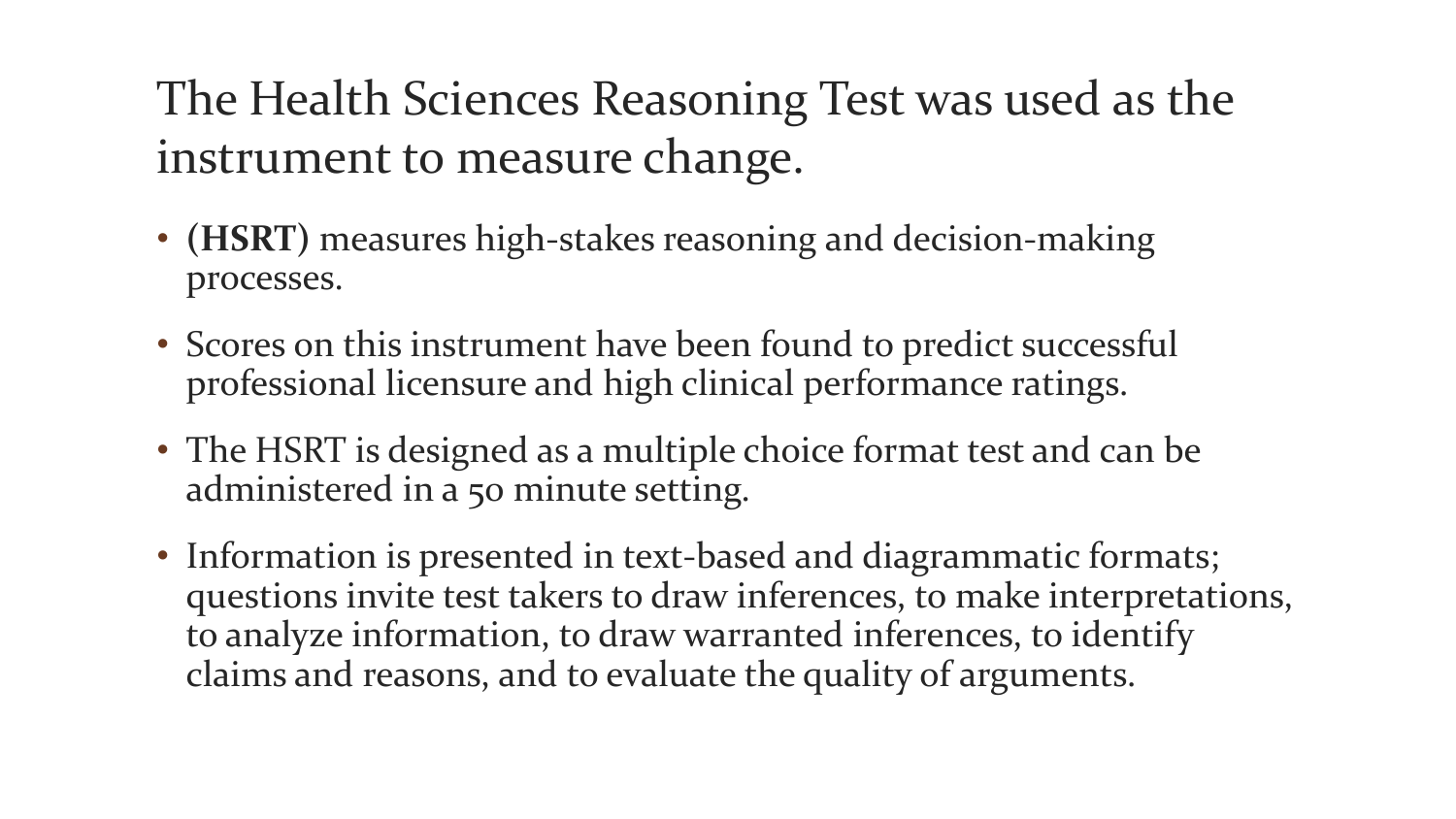## Used as the intervention, the Six Thinking Hats provide a structure for developing meta-cognition using hat colors for different kinds of thinking (deBono, 1999)



#### **Blue Hat - Process**

Thinking about thinking. What thinking is needed? Organizing the thinking. Planning for action.



#### **Green Hat - Creativity**

Ideas, alternatives, possibilities. Solutions to black hat problems.



#### White Hat - Facts

Information and data. Neutral and objective. What do I know? What do I need to find out? How will I get the information I need?



#### **Yellow Hat - Benefits**

Positives, plus points. Why an idea is useful. Logical reasons are given.

# ELINGS



#### **Red Hat - Feelings**

Intuition, hunches, gut instinct. My feelings right now. Feelings can change. No reasons are given.



#### **Black Hat - Cautions**

Difficulties, weaknesses, dangers. Spotting the risks. Logical reasons are given.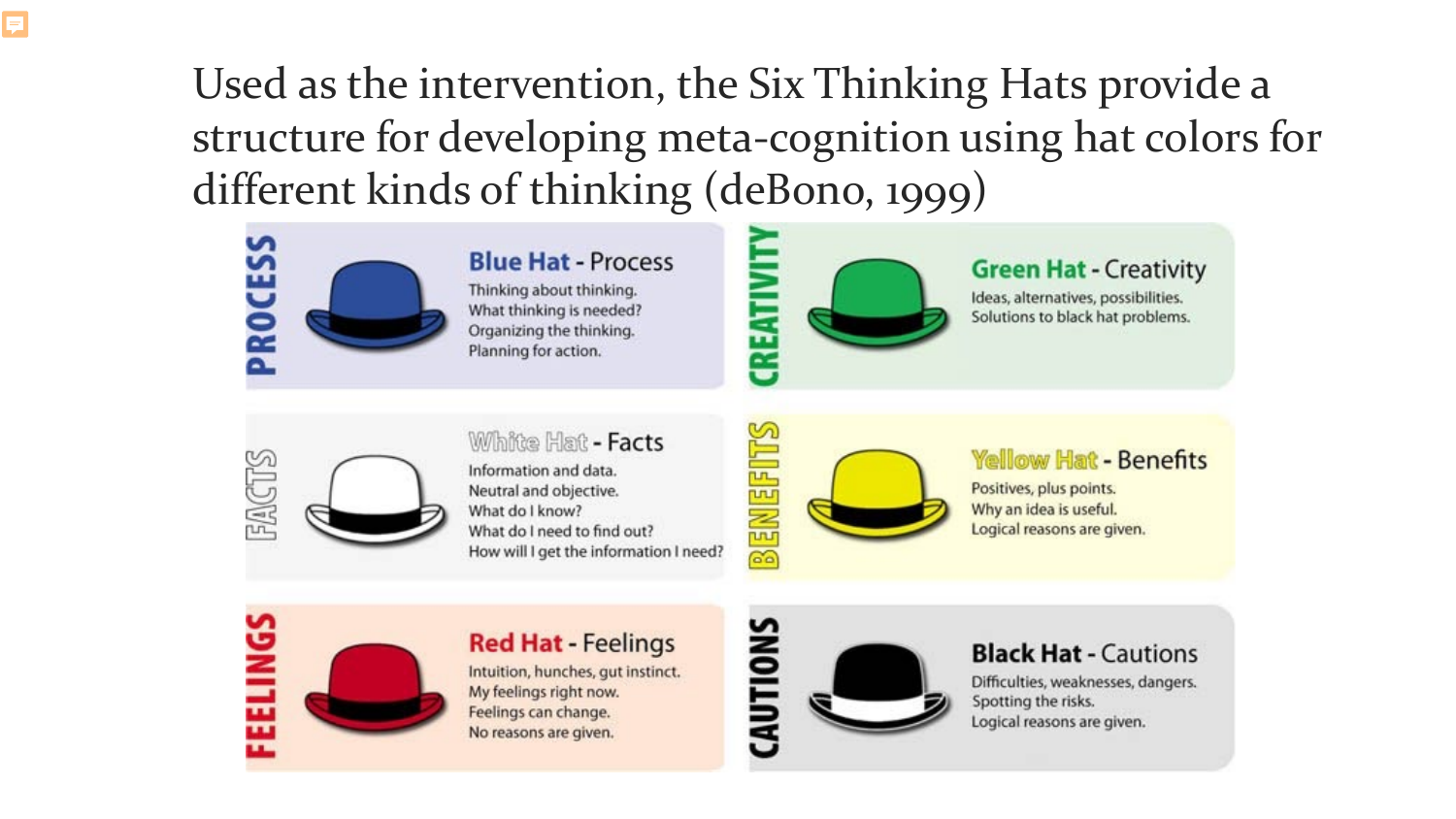### Limitations of this study include sample size, extraneous variables, controlling bias, and determining cause & effect